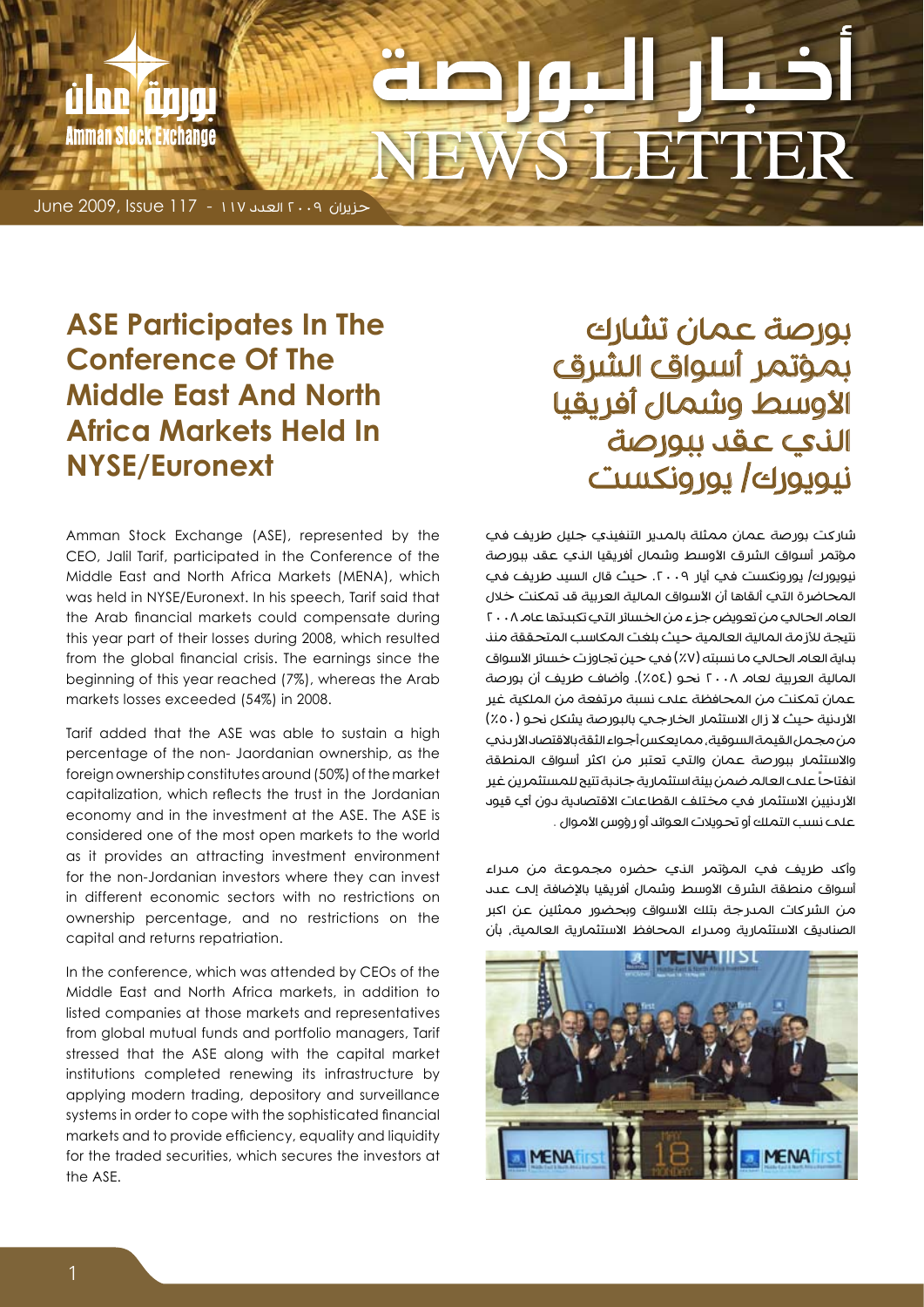بورصة عمان ومؤسسات سوق رأس المال قد استكملت تحديث بنيتها التحتية من خالل تطبيق أحدث أنظمة التداول واإليداع والرقابة بهدف مواكبة الأسواق المالية المتطورة وتوفير اكبر قدر من الكفاءة والعدالة والسيولة لألوراق المالية المتداولة وبما يضمن حماية المتعاملين والمستثمرين ببورصة عمان. كما أشار إلى أن بورصة عمان قد حافظت على استقرارها خالل العام الحالي وذلك بالرغم من تداعيات الأزمة المالية العالمية، حيث شهدت البورصة استمرار تدفق الاستثمارات الخارجية ان بلغ صافي الاستثمار غير الأردني منذ بداية العام نحو (٦١) مليون دينار .

وقد التقى طريف على هامش المؤتمر مع مدير بورصة نيويورك /يورونكست دانكن نيدارور حيث بحثا سبل تعزيز التعاون المشترك ما بين بورصة عمان وبورصة نيويورك ،كما التقى بعدد من المستثمرين ومدراء الصناديق الدولية وأجاب على استفساراتهم حول فرص االستثمار ببورصة عمان . ومما يذكر بأن بورصة نيويورك/يورونكست تعتبر أكبر الأسواق المالية في العالم حيث قامت بتزويد مؤسسات سوق رأس المال بأنظمة التداول والرقابة التي تم إطلاقها في نهاية شهر آنار الماضي.

## مؤتمر "دور الأسواق المالية في مواجهة الأزمة المالية العالمية

ّ أكد جليل طريف المدير التنفيذي لبورصة عمان في المحاضرة التي ألقاها بمؤتمر « دور الأسواق المالية في مواجهة الأزمة المالية العالمية« الذي عقدته منظمة التعاون االقتصادي والتنمية OECD ومركز المشاريع الخاصة التابع لغرفة التجارة الأمريكية CIPE واتحاد المصارف العربية بأن الأسواق المالية

> الدولية قد لعبت دوراً مهماً في استيعاب الآثار السلبية التي نجمت عن الأزمة العالمية كما استمرت بالقيام بدورها في تحديد األسعار الحقيقية لألوراق المالية وتوفير التمويل الالزم لالستثمار خاصة في ظل تعمق أزمة السيولة الدولية . كما أكد بأن الضغوطات التي واجهتها الأسواق المالية لم تفلح في تغيير أساسيات الأسواق، حيث استمرت بالتعامل مع المعطيات المستجدة بكفاءة عالية مع إدخال بعض التغيرات المهمة فيما يتعلق

بتشديد الرقابة خاصة فيما يتعلق بمشتقات األوراق المالية وصناديق التحوط .

وأشار طريف بأن بوادر النمو االقتصادي قد بدأت تعود للاقتصاديات الدولية الأمر الذي انعكس علم ارتفاع أداء الأسواق العالمية التي ارتفعت بأكثر من (٤٤٠) منذ بداية العام الحالي، كما أشار الب أن أحد أهم الانعكاسات التي ستتركها الأزمة العالمية تتمثل في إحداث تغيرات مهمة في مراكز القوى على مستوى االقتصاديات العالمية.

وحول أثر الأزمة المالية العالمية على بورصة عمان قال المدير التنفيذي بأن بورصة عمان قد حافظت خالل العام الحالي

Tarif pointed out that the ASE could keep its stability during this vear despite the alobal financial crisis. The ASE witnessed a continuous flow of foreign investments as the net non-Jordanian investments reached JD (61) million.

Mr. Tarif met the CEO of NYSE/Euronext Duncan L. Niederauer. They discussed enhancing the mutual cooperation between the ASE and the NYSE. Also, Tarif met a number of investors and mutual funds managers and he answered their inquires about investments opportunities at the ASE.

It is worth mentioning that the NYSE/Euronext is considered the largest financial market in the world and it supplied the Jordanian capital market institutions with the systems of trading and surveillance which where launched in March 2009.

### **Conference of " The Role of Financial Markets in Tackling the Global Financial Crisis"**

In the conference of " The Role of the Financial Markets in Tackling the Global Financial Crisis", held by the Organization for Economic Co-operation and Development (OECD) and the Center for International Private Enterprise (CIPE) which is subsequent to the American Chamber of Commerce.

and the Union of Arab Banks, the CEO of the ASE, Mr. Jalil Tarif, delivered a speech in which he said that the international financial markets have played an important role in tackling the negative effects of the global financial crisis. Besides, financial markets continued their role in providing price discovery mechanism of securities and providing the necessary financing for investment, particularly, under the

international liquidity crisis. Moreover, he asserted that the pressures faced by the financial markets could not change their basics, as the markets went on dealing with the new circumstances with high efficiency while adopting some important changes in regard to emphasizing surveillance, especially on derivatives and hedaina funds.

Tarif added that economic growth signs have started to appear in the international economies, which was reflected on the increase in markets performance, as they increased by more than (40%) since the beginning of the year. Also, Tarif pointed out that one of the major results of the global crisis is that it will cause a big change in power centers of

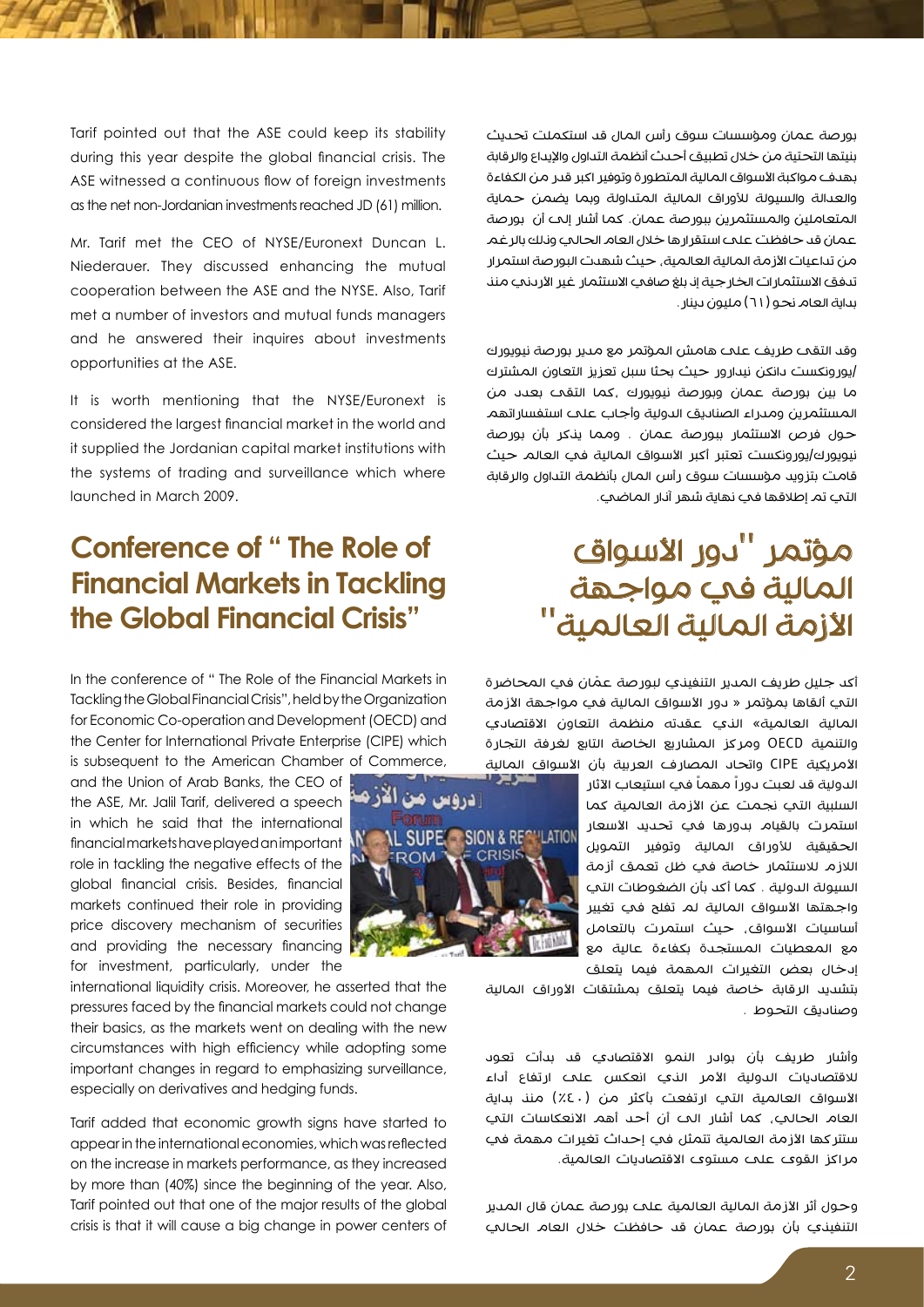على أدائها الجيد والذي يظهر من خالل مؤشرات السوق الرئيسة، حيث شهدت أسعار الأسهم للأوراق المالية المدرجة نمواً إيجابياً كما أشار إلى استمرار الاستثمارات الأجنبية بالنمو حيث ارتفع صافي الاستثمار غير الأردني منذ بداية العام بما يزيد عن (٦١) مليون دينار .

the global economies.

As for the influence of the global crisis on the ASE, Tarif said that during this year, the ASE maintained its good performance, which is reflected in the main market indicators. The listed securities prices witnessed a positive growth along with the Jordanian investment amounted to JD (61) million since the foreign investment which increased as well, as the net nonbeginning of the year.

### **Dow Jones Indexes and Asian Stock Exchanges The Federation Of Euro-Launch Regional Indexes**

Dow Jones Indexes, a leading global index provider, and the Federation of Euro-Asian Stock Exchanges (FEAS) launched the Dow Jones FEAS Indexes. This is the first time indexes are created to measure the performance of companies across the Euro-Asian region. The three indexes that have been launched are a composite, and two regional sub-indexes. The Dow Jones FEAS Indexes are designed to underlie index-linked investment products such as funds and structured products.

Dow Jones FEAS Composite Index currently includes component stocks of 10 of the 32 member states of the Federation of Euro-Asian Stock Exchanges. The exchanges included are Amman Stock Exchange, Abu Dhabi, Bahrain, Muscat, Bulgaria, Istanbul and .Karachi

#### **A Delegation from The Royal Air Defense Forces Visits the Capital Market Institutions**

A Delegation from the Royal Air Defense Forces visited Jordan Capital Market institutions. The Deputy CEO of Amman Stock Exchange, Mr. Nader Azar, briefed the delegation on the role of the ASE in attracting reserves to the national economy through providing a safe market with high efficiency; such a market environment fosters investment in Jordanian securities. Azar also gave a glimpse about the new trading system which was launched recently by the ASE.

# ''داو جونز'' واتحاد البورصات الأوروبية اآلسيوية يطلقان مؤشرات إقليمية

أطلقت مؤسسة داو جونز، إحدى أهم المؤسسات التي تصدر المؤشرات العالمية، بالتعاون مع الاتحاد الأوروبي الآسيوي للبورصات مؤشرات داو جونز الاتحاد الأوروبي الآسيوي للبورصات .Dow Jones FEAS Indexes

وتأتب هذه الخطوة الأولى من نوعها لقياس أداء الشركات في مختلف أنحاء المنطقة الأوروبية الآسيوية ، حيث أن المؤشرات الثالثة الجديدة هي عبارة عن مؤشر مركب واثنين من المؤشرات الفرعية الإقليمية. وقد صممت هذه المؤشرات لتسليط الضوء على المنتجات االستثمارية المرتبطة بالمؤشر مثل الصناديق والمنتجات الهيكلية.

ويشمل مؤشر داو جونز الإتحاد الأوروبي الآسيوي للبورصات المركب عناصر أسهم ١٠ من بين ٣٢ من الدول الأعضاء في االتحاد ،من بينها بورصة عمان وأبوظبي والبحرين ومسقط وبلغاريا واسطنبول وكراتشي.

## وفد من ضباط الدفاع الجوي الملكي يزور مؤسسات سوق رأس المال

قام وفد عسكري من ضباط الدفاع الجوي الملكي بزيارة إلى مؤسسات سوق رأس المال الأردني. وقد قدم السيد نادر عازر نائب المدير التنفيذي لبورصة عمان شرحاً حول دور البورصة في جذب المدخرات إلى الاقتصاد الوطني من خلال توفير سوق آمن يتمتع بكفاءة عالية لتداول الأوراق وبما يعزز الاستثمار بالأوراق المالية األردنية، باإلضافة إلى لمحة حول نظام التداول الجديد الذي أطلقته .ً البورصة حديثا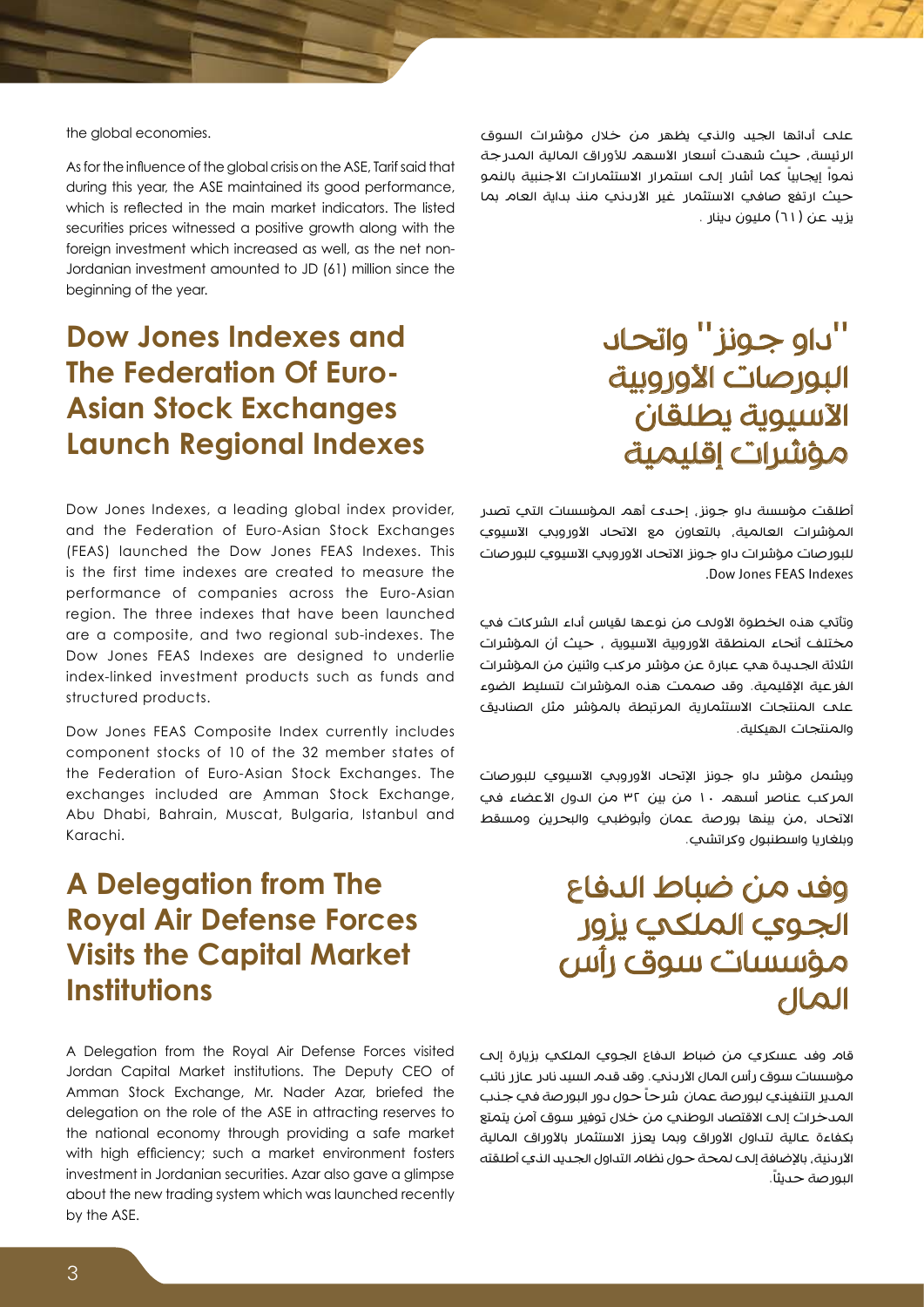## **A Delegation from Amman Trading Center Visits the ASE**

A student delegation from Amman Training Center/ Banking and Finance Sciences section visited the Jordan capital market institutions. Mr. Waseem Haddad, from Research and International Relations Department, briefed the delegation on the operations at the ASE and the basic investment principles in the exchange. He also tackled the latest legislative and technical developments of the Jordan capital market at the legislative, technical and auantitative levels and their impact on enhancing market transparency, liquidity and efficiency.

## كلية تدريب عمان تزور بورصة عمان

قام وفد طالبي من كلية تدريب عمان/قسم العلوم المالية والمصرفية بزيارة إلى مؤسسات سوق رأس المال األردني، حيث قدم السيد وسيم حداد من دائرة األبحاث والعالقات الدولية شرحاً عن طبيعة عمل بورصة عمان و أساسيات االستثمار في البورصة وعن آخر التطورات التقنية والتشريعية التي شهدها سوق رأس المال الأردني، كما أطلع الوفد على أداء بورصة عمان المميز في السنوات الأخيرة من مختلف النواحي، ومدى انعكاسات ذلك على تعزيز شفافية وكفاءة وسيولة السوق.

### **Tarif Honors the Former Legal Department Director**

The CEO, Jalil Tarif, has honored the former Leagl Department Director, Mr. Mithqal Obeidat who worked at the ASE since 1999, after quitting his occupation to work .abroad

## طريف يكرم رئيس الدائرة القانونية السابق

قام السيد جليل طريف المدير التنفيذي لبورصة عمان بتكريم السيد مثقال عبيدات رئيس الدائرة القانونية السابق والذي عمل ببورصة عمان منذ عام ١٩٩٩، بعد أن أنهت خدماته في البورصة للعمل في الخارج.

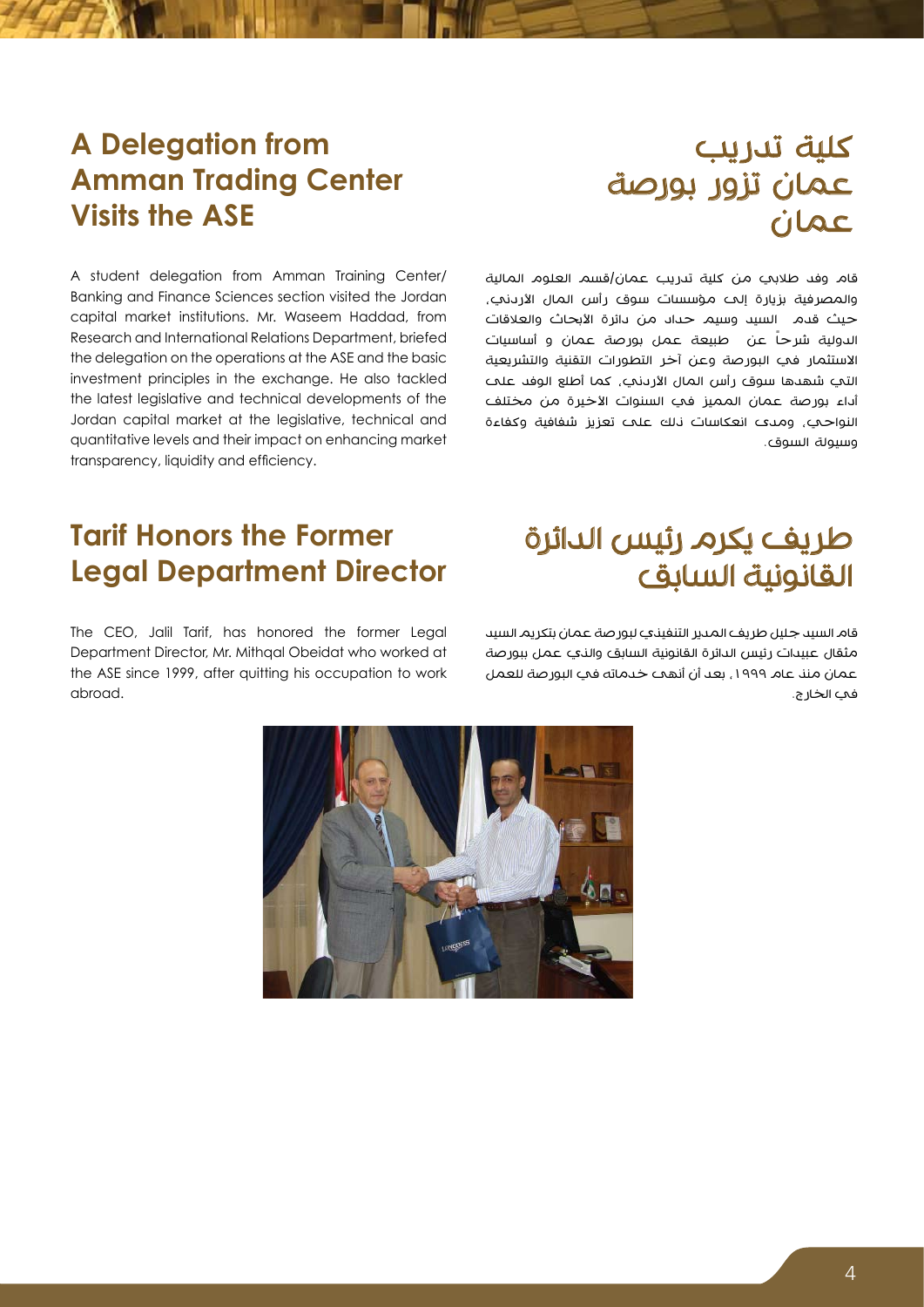## أداء بورصة عمان

#### **ASE Performance**

ASE performance indicators have revealed remarkable performance during May 2009, as the ASE price index weighted by free-float shares closed at (2864.6) points, a (3.8%) increase in comparison with the end of 2008. This came as a result of the increase in financial sector index by  $(0.28\%)$ , the services sector index by  $(0.36\%)$ , and the industry sector index by (13.9%). The index weighted by market capitalization closed at (6382.4) points at the end of May, a (2.2%) increase in comparison with the end of 2008. The trading volume during May 2009 reached JD  $(5.1)$  billion compared to JD  $(8.8)$  billion with the same month of the last year, a (42.2%) decrease. The number of traded shares increased to (2.8) billion shares in comparison with (2.4) billion shares at the same period of last year, an (%18.7) increase. The number of executed contracts decreased to (1.430) million contracts, a decrease of (16.8%) in comparison with the same period of last year. Market capitalization of listed companies increased by JD (1) billion reaching JD (26.014) billion, a (2.4%) increase against the end of year 2008, constituting  $(222\%)$  of the GDP.

أظهرت مؤشرات الأداء في بورصة عمان أداء مميزاً خلال شهر أيار من عام ٢٠٠٩. حيث أغلق الرقم القياسي المرجح بلأسهم الحرة عند (٢٨٦٤.٦) نقطة وبارتفاع نسبته (٣,٨٪) مقارنة مع مستواه في نهاية العام ٢٠٠٨، جاء ذلك نتيجة لارتفاع الرقم القياسي لأسعار أسهم القطاع المالب بنسبة (٢٨..٪), وقطاع الخدمات بنسبة (٣٦. ٪), ولقطاع الصناعة بنسبة (١٣.٩٪), كما أغلق الرقم القياسي المرجح بالقيمة السوقية عند (١٣٨٢.٢) نقطة بارتفاع نسبته (٢,٢٪) مقارنة مع مستواه في نهاية العام .2008و بلغ حجم التداول لغاية شهر أيار 2009 حوالي )5.1( مليار دينار مقارنة مع (٨,٨) مليار دينار لنفس الفترة من العام الماضي وبانخفاض نسبته (٤٤٢,٢). وبالنسبة لعدد الأسهم المتداولة فقد ارتفع ليصل إلى (٢٫٨) مليار سهم مقارنة مع )2.4( مليار سهم للعام الماضي وبارتفاع نسبته )%18.7(، كما انخفضت عدد العقود المنفذة ليصل إلى )1.430( مليون عقد، بانخفاض نسبته )%16.8( لنفس الفترة من العام الماضي. وبالنسبة للقيمة السوقية لألسهم المدرجة في بورصة عمان فقد ارتفعت بمقدار (١) مليار دينار لتصل إلى (٢٦.٠١٤) مليار دينار وبارتفاع نسبته (٢,٢٪) مقارنة مع نهاية عام ٢٠٠٨ لتشكل مـا نسبتــه (٢٢٢٢) من الناتج المحلب الاجمالي.

#### **ASE Performance Indicators**

## مؤشرات أداء بورصة عمان

|                              | %<br>Change | نىسان<br>April | أيار<br>May |                                     |
|------------------------------|-------------|----------------|-------------|-------------------------------------|
| Trading Value (JD m)         | (8)         | 1205           | 1108        | حجم التداول (مليون دينار)           |
| Avg. Daily Trading Value (m) | (8)         | 54.8           | 50.4        | المعدل اليوميى لحجم التداول (مليون) |
| No. of Traded Shares (m)     | (25.2)      | 735.3          | 549.7       | عدد الأسهم (مليون)                  |
| No. of Contracts (thousand)  | (16.6)      | 359.3          | 299.8       | عيد العقود (بالألف)                 |
| Market Capitalization (JD m) | 11.5        | 23328          | 26014       | القيمة السوقية (مليون دينار)        |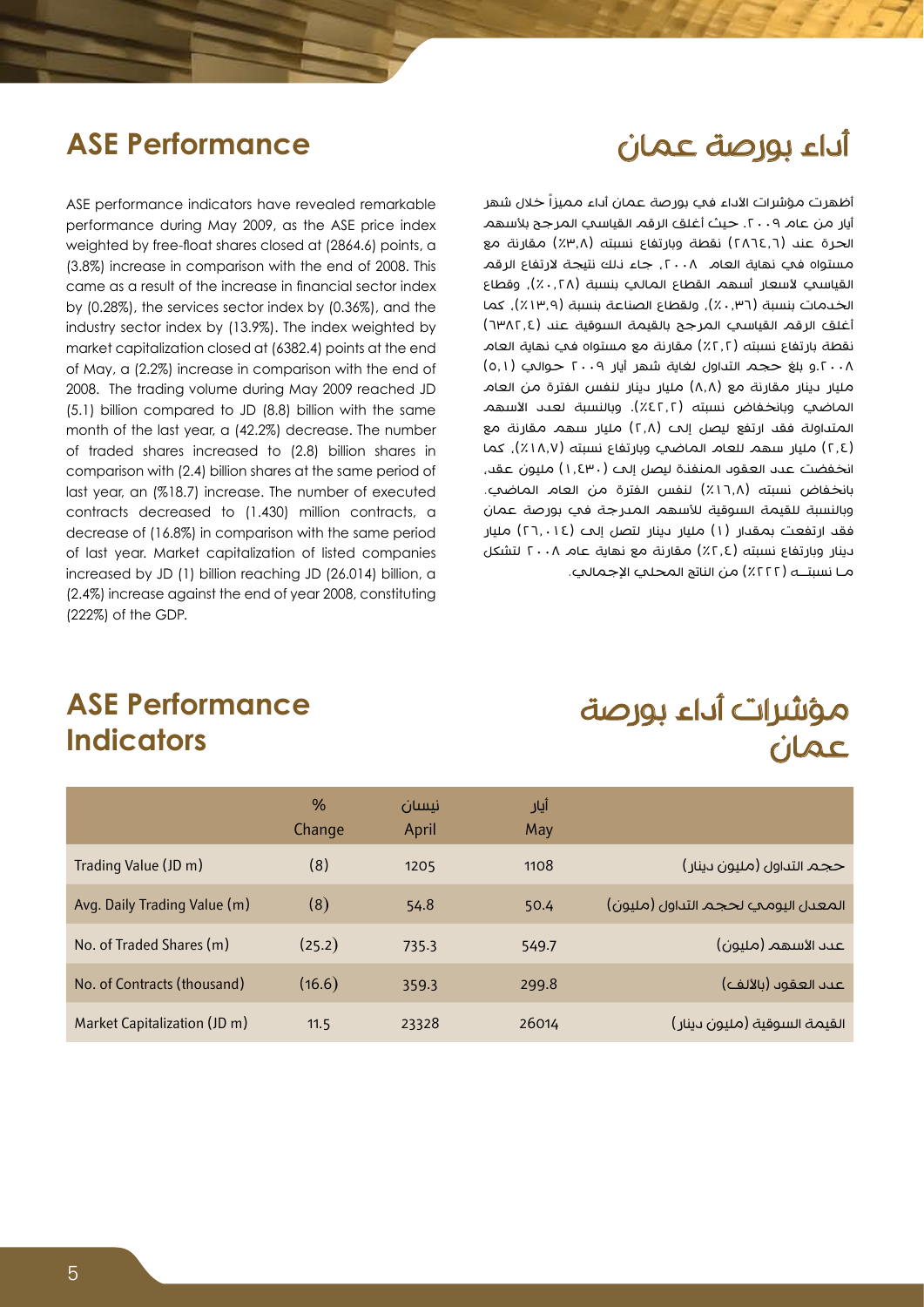## قرارات بورصة عمان

#### **ASE Resolutions**

#### **ASE Board of Directors decisions**

Floating the opening price for Philadelphia Insurance share, as of April 9, 2009.

#### **CEO** decisions

- erties, as of May 3, 2009. The company paid in capital • List the (9.401.408) shares capital increase of Amwaj Propreached (23.401.408) shares.
- List the fifth issue of Treasury Bills for the year 2009, as of May 5. 2009. The maturity date is 29/9/2009 and the total value is JD (118) million.
- List the sixth issue of Treasury Bonds for the year 2009, as of May 5, 2009. The maturity date is  $26/3/2012$ . The total value is JD  $(70)$  million, and  $(5.270\%)$  interest rate.
- Suspend the trading of National Steel Industrial shares as of May 5, 2009.
- Suspend the trading of Al-Fatihoun AL- Arab for Industry and Trade shares as of May 7, 2009.
- List the thirty-fourth issue of the Water Authority Bills, as of May 12, 2009. The maturity date is 6/4/2012. The total value is JD (26) million.
- List the (7) million shares of Comprehensive Leasing in the Second Market as of May 14, 2009.
- List the (12) million shares of Arab Weavers Union in the Secord Market as of May 13, 2009.
- Suspend the trading of Jordan Poultry Processing and Marketing shares as of May 17, 2009.
- Re-trade the shares of Jordan Industrial Resources, as of May 18, 2009.
- List the sixth issue of Treasury Bills for the year 2009, as of May 19. 2009. The maturity date is 22/10/2009 and the total value is JD (50) million.
- List the seventh issue of Treasury Bills for the year 2009, as of May 19, 2009. The maturity date is  $28/10/2009$  and the total value is JD (100) million.
- List the seventh issue of Treasury Bonds for the year 2009, as of May 19, 2009. The maturity date is  $2/4/2012$ . The total value is JD (50) million, and (5.293%) interest rate.
- List the eighth issue of Treasury Bonds for the year 2009, as of May 19, 2009. The maturity date is  $9/4/2014$ . The total value is JD (50) million, and (6.013%) interest rate.
- List the ninth issue of Treasury Bonds for the year 2009, as of May 19, 2009. The maturity date is 16/4/2012. The total value is JD (50) million, and (5.200%) interest rate.
- List the tenth issue of Treasury Bonds for the year 2009, as of May 19, 2009. The maturity date is  $23/4/2012$ . The total value is JD (50) million, and (4.697%) interest rate.
- turing from the First Market to the Second Market as of • Transferring the shares of Arab Pharmaceutical Manufac-May 20, 2009.

#### قرارات مجلس اإلدارة

تعليق شركة سلوان للوساطة المالية عن للعمل في البورصة وذلك اعتباراً من .2009/5/20

#### قرارات المدير التنفيذي

- إدراج أسهم الزيادة في رأس مال شركة أمواج العقارية والبالغة (٩,٤٠١,٤٠٨) سهماً، ليصبح رأس المال المدرج في البورصة (٢٣,٤٠١,٤٠٨) سهماً وناك اعتباراً من ٩/٥/٣ ٢٠٠٩.
- إدراج اإلصدار الخامس من اذونات الخزينة لعام 2009 استحقاق 2009/9/29 والبالغ عددها ) 118.000( سند بقيمة اسمية مقدارها )1000( دينار وقيمة إجمالية تبلغ )118( مليون دينار ، وذلك اعتباراً من  $.5.9/0$
- إدراج اإلصدار السادس من سندات الخزينة لعام 2009 استحقاق 2012/3/26 والبالغ عددها ) 70.000( سند بقيمة اسمية مقدارها )1000( دينار وقيمة إجمالية تبلغ )70( مليون دينار وفائدة )%5.270( وذلك اعتبار آ من ٩/٥/٥ ٢٠٠٩.
- تعليق التداول بأسهم الشركة الوطنية لصناعة الصلب في البورصة وذلك اعتباراً من .2009/5/5
- تعليق التداول بأسهم شركة الفاتحون العرب للصناعة والتجارة في البورصة وذلك اعتباراً من .2009/5/7
- إدراج اإلصدار الرابع والثالثون من سندات سلطة المياه استحقاق 1/2/7 \ 1.00 والبالغ عددها (٢٦) ألف بقيمة اسمية مقدارها (١,٠٠٠) دينار وقيمة إجمالية تبلغ (٢٦) مليون دينار ونلك اعتبار آمن ١٢/٥/١٢ . ٢٠
- إدراج أسهم الشركة المتكاملة للتأجيل التمويلي والبالغة عددها )7( مليون سهماً في السوق الثانبي، ونلك اعتبار اً من ١٤/٥/١٤ . ٢٠٠
- إدراج أسهم شركة اتحاد النساجون العرب والبالغة عددها )12( مليون سهماً في السوق الثاني، ونلك اعتبار اً من ١٣ /٩/٥ . ٢٠٠.
- تعليق التداول بأسهم الشركة األردنية لتجهيز وتسويق الدواجن ومنتجاتها في البورصة وذلك اعتباراً من 2009/5/17
- إعادة التداول بأسهم شركة الموارد الصناعية الأردنية في البورصة ونلك اعتبار آمن ١٨ /٥/٥ ٢٠٠٩
- إدراج اإلصدار السادس من اذونات الخزينة لعام 2009 استحقاق 2009/10/22 والبالغ عددها ) 50.000( سند بقيمة اسمية مقدارها )1000( دينار وقيمة إجمالية تبلغ )50( مليون دينار ، وذلك اعتباراً من  $.7.9/0/19$
- إدراج الإصدار السابع من انونات الخزينة لعام ٢٠٠٩ استحقاق 2009/10/28 والبالغ عددها ) 100.000( سند بقيمة اسمية مقدارها )1000( دينار وقيمة إجمالية تبلغ )100( مليون دينار ، وذلك اعتباراً من  $.7.9/0/19$
- إدراج اإلصدار السابع من سندات الخزينة لعام 2009 استحقاق 2012/4/2 والبالغ عددها ) 50.000( سند بقيمة اسمية مقدارها )1000( دينار وقيمة إجمالية تبلغ )50( مليون دينار وفائدة )%5.293( وذلك اعتباراً من 2009/5/19
- إدراج اإلصدار الثامن من سندات الخزينة لعام 2009 استحقاق 2014/4/9 والبالغ عددها ) 50.000( سند بقيمة اسمية مقدارها )1000( دينار وقيمة إجمالية تبلغ )50( مليون دينار وفائدة )%6.013( وذلك اعتباراً من 2009/5/19
- إدراج اإلصدار التاسع من سندات الخزينة لعام 2009 استحقاق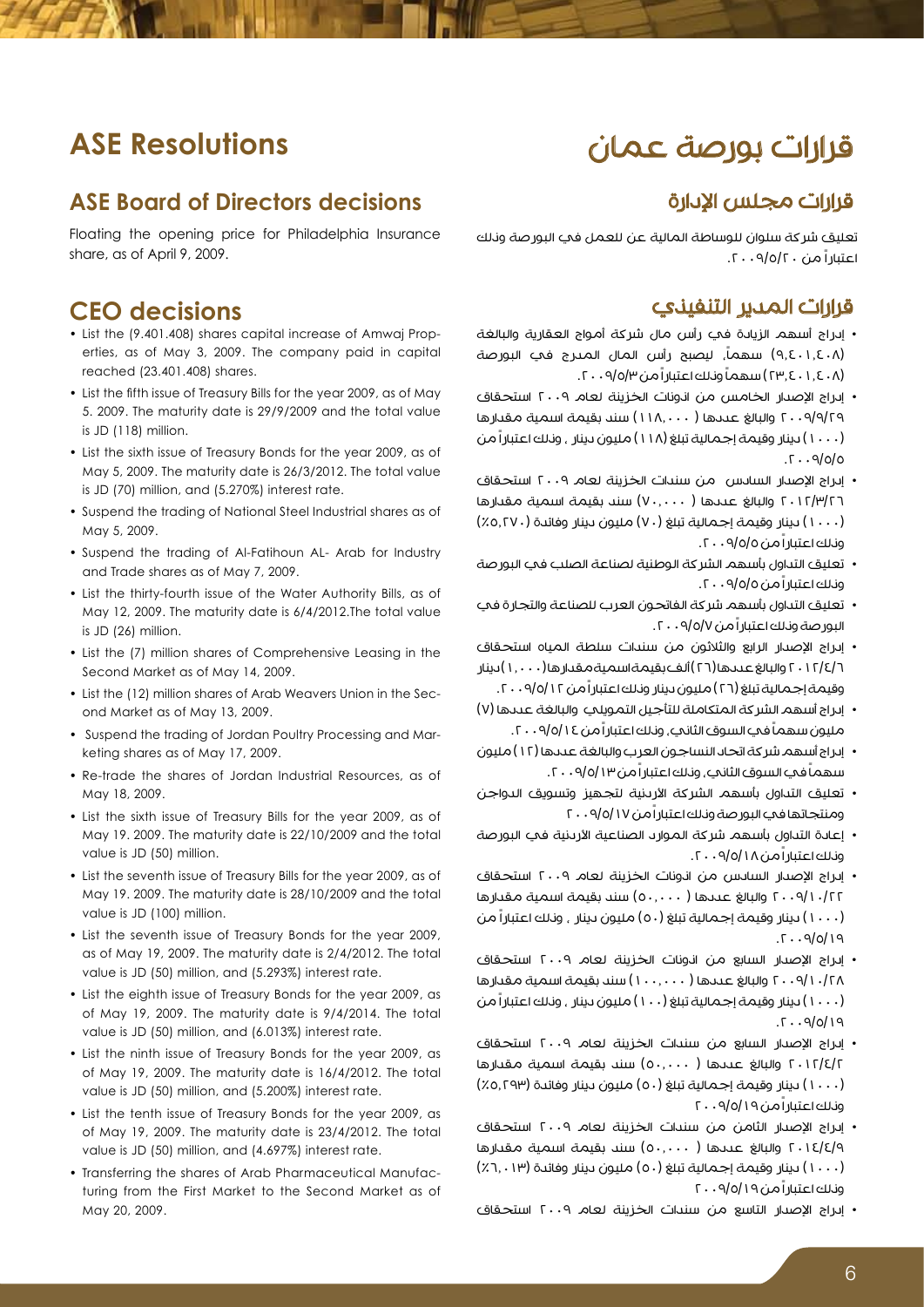- إدراج اإلصدار العاشر من سندات الخزينة لعام 2009 استحقاق 2012/4/23 والبالغ عددها ) 50.000( سند بقيمة اسمية مقدارها )1000( دينار وقيمة إجمالية تبلغ )50( مليون دينار وفائدة )%4.697( وذلك اعتباراً من.2009/5/19
- نقل إدراج أسهم الشركة العربية لصناعة األدوية من السوق األول إلى السوق الثاني للبورصة وذلك اعتباراً من .2009/5/20
- إعادة التداول بأسهم شركة الفاتحون العرب للصناعة والتجارة في البورصة وذلك اعتباراً من .2009/5/20
- إدراج أسهم الزيادة في رأس مال شركة المجموعة المتحدة للنقل البري والبالغة )2.277.322( سهم، والتي تمت عن طريق رسملة مبلغ (٣٢,٩٦٦) دينار من الاحتياطي الاختياري ومبلغ (٢,٢٤٤,٣٥٦) دينار من الأرباح المدورة ليصبح رأس المال المدرج في البورصة )6.477.322( سهم وذلك اعتباراً من.2009/5/20
- إدراج ) 13( مليون حق اكتتاب باسهم الزيادة في شركة الكابالت األردنية الحديثة وذلك اعتباراً من .2009/5/20
- تعليق التداول باسهم الشركة النموذجية للمطاعم وذلك اعتباراً من  $I.29/0/7A$
- نقل إدراج أسهم الشركة الأهلية للمشاريع من السوق الأول إلى السوق الثاني للبور صة وذلك اعتبار آ من ٣١/٥/٣١ . ٢٠٠
- نقل إدراج أسهم الشركة الموحدة للنقل والخدمات اللوجستية من السوق الأول إلى السوق الثاني للبورصة ونلك اعتباراً من  $1400 - 7.7$
- Re-trade the shares of Al-Fatihoun AL- Arab for Industry and Trade, as of May 20, 2009.
- List the (2.277.322) shares capital increase of United Group for Land Transport, which emanated from capitalizing JD (32.966) of the voluntary reserves and capitalizing JD  $(2.244.356)$  of the retained earnings as of May 20, 2009. The company paid in capital reached (6.477.322) shares.
- List the (13) million right issues capital increase of Jordan New Cable, as of May 20,2009.
- Suspend the trading of Model Restaurants shares as of May 28, 2009.
- Transferring the shares of Al-Ahlia Enterprises from the First Market to the Second Market as of May 31, 2009.
- Transferring the shares of Unified Transport and Logistics from the First Market to the Second Market as of May 2009. 31,

#### **Foreign Investment**

- The value of shares purchased by Non-Jordanians in May equaled JD (295.7) million, (87.9%) of which were purchased by Arabs.
- The value of shares sold by Non-Jordanians was JD (255.4) million, (92.9%) of which were sold by Arabs.
- During this month, net Non-Jordanian investments showed a positive balance of JD (40.3) million.
- By the end of May, shares owned by non-Jordanians represented (49.4%) of ASE market capitalization, (34.2) of which are owned by Arab investors and (15.2%) by Non-Arabs.

# الاستثمـار الأجنبي

- بلغت قيمة الأسهم المشتراة من قبل غير الأردنيين خلال شهر أيار (٢٩٥,٧) مليون دينار ,منها (٨٧,٩) لمستثمرين عرب.
- بلغت قيمة الأسهم المباعة من قبل غير الأردنيين (٢٥٥,٤) مليون دينار، منها )%92.9( تم بيعها من قبل مستثمرين عرب.
- بلغ صافي استثمار غير األردنيين خالل هذا الشهر )40.3( مليون دينار .
- شكلت الأسهم المملوكة من قبل غير الأردنيين (٤٩,٤٪) من القيمة السوقية للبورصة في نهاية أيار، منها (٣٤,٢٪) لمستثمرين عرب، و)%15.2( لغير العرب.

\* ستبدأ بورصة عمان اعتباراً من الشهر القادم بإرسال النشرة الشهرية على شكل pdf file، وعلى الراغبين بالحصول عليها، إرسال البريد اإللكتروني الخاص بهم على البريد التالي jo.com.ase@pr

\* The ASE will start sending the Newsletter as pdf file as of the next month. Anyone who would like to get it, please send the e-mail to pr@ase.com.jo